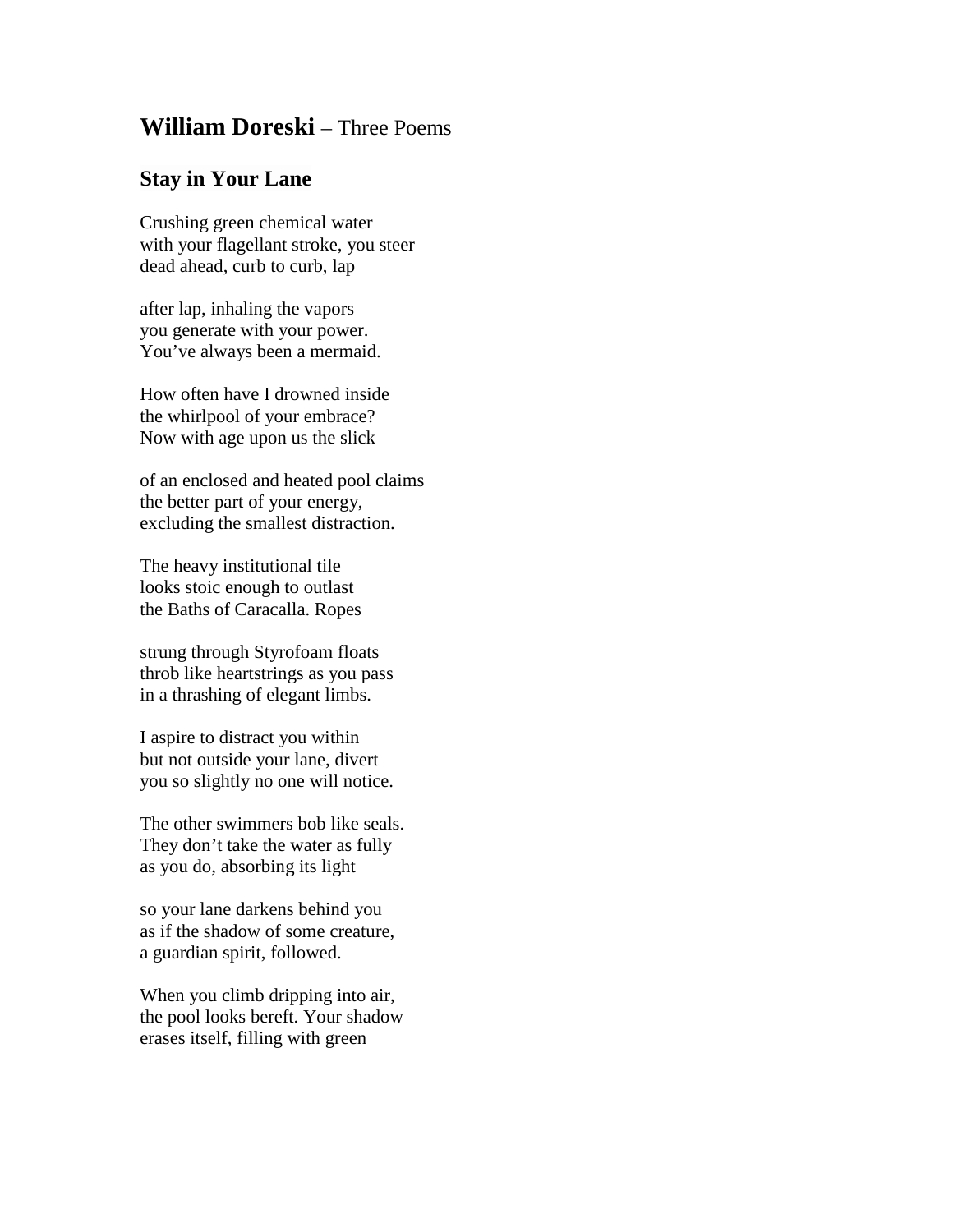that smells more of sea-bottom than of bromine. I admire the fact of you exposed by your swimsuit,

but wonder that someone who holds such a massive place in the cosmos still managed to stay in her lane.

## **A Fish-Goddess**

Faces prowling Dutch paintings the day before Thanksgiving focus on the nearest masterpiece, accessible with headphones trickling digital commentary fresh from the funnybone of intellect.

The smell of the paint faded long ago, but the ghost of it teases memory, parsing nations to reveal the genius and failure that have privatized all history. Meanwhile in your big sweater you look almost as lifelike as a portrait by Frans Hals.

Hals didn't paint you, but some other Haarlem artist did. In a large cityscape with frieze of gyrating people, a figure in brown is obviously you. Your wry approach to the world skews the figure toward stage right. The basket of fish you carry shines like a packet of bullion.

The painter caught you off-guard, our expression poised between yes and no, the swing of your hips a powerful act of logic. Admit that you posed for this crowd scene three hundred and fifty years ago. Don't deny that fumes from your rotting fish infest this hallowed and pricey museum.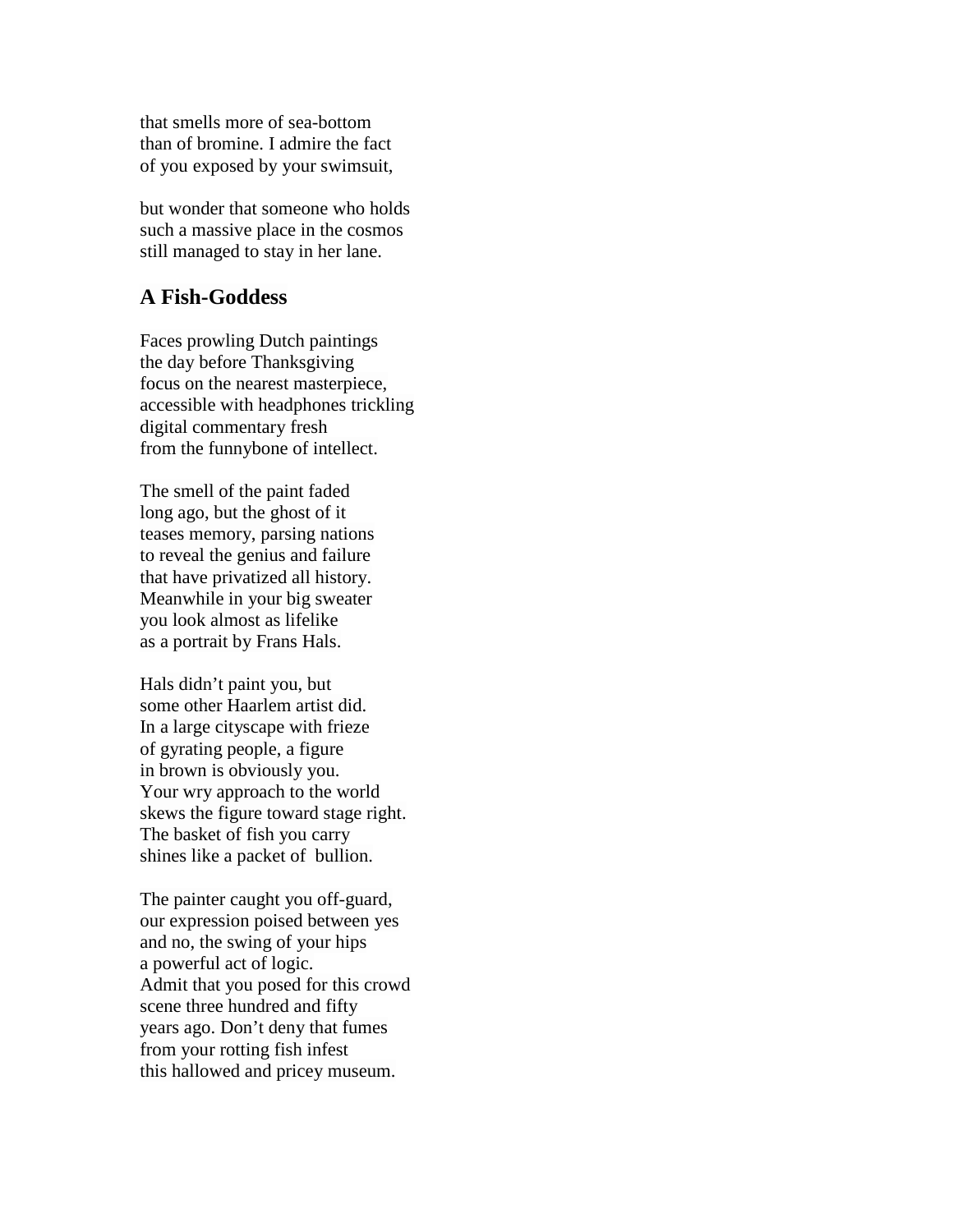The crowd surges around Vermeer. Two little paintings gleaming with genius the color of old shoes. I prefer the crowd scene with you and your fish basket. The sweep of your lush sweater brightens the dim-lit galleries, most patrons unaware that a fish-goddess stalks about with pure intent.

## **Red and White Stripes**

Framed in the red and white stripes of your six pillows, your face goes adrift, warping into places I can't enter without mourning the forty years we discarded like a cargo of empty oil drums.

The city grumbles to itself with most of its passions muted by the buzz of construction sites and the criminal expressions of cops in fresh new uniforms. We should visit the museum

with its Dutch masters blazing and Goya too angry to paint but painting anyway, on and on into black and gray infinities. We should lunch like typical elderly couples, late blooming

over delicate little sandwiches and glasses of oily white wine. In a few minutes the patter of your bare feet on the hardwood will present angles of vision no one since Adam has enjoyed.

The snore of traffic will become gossip of epic proportions, and the stoplights will pause in yellow for hours at a time.